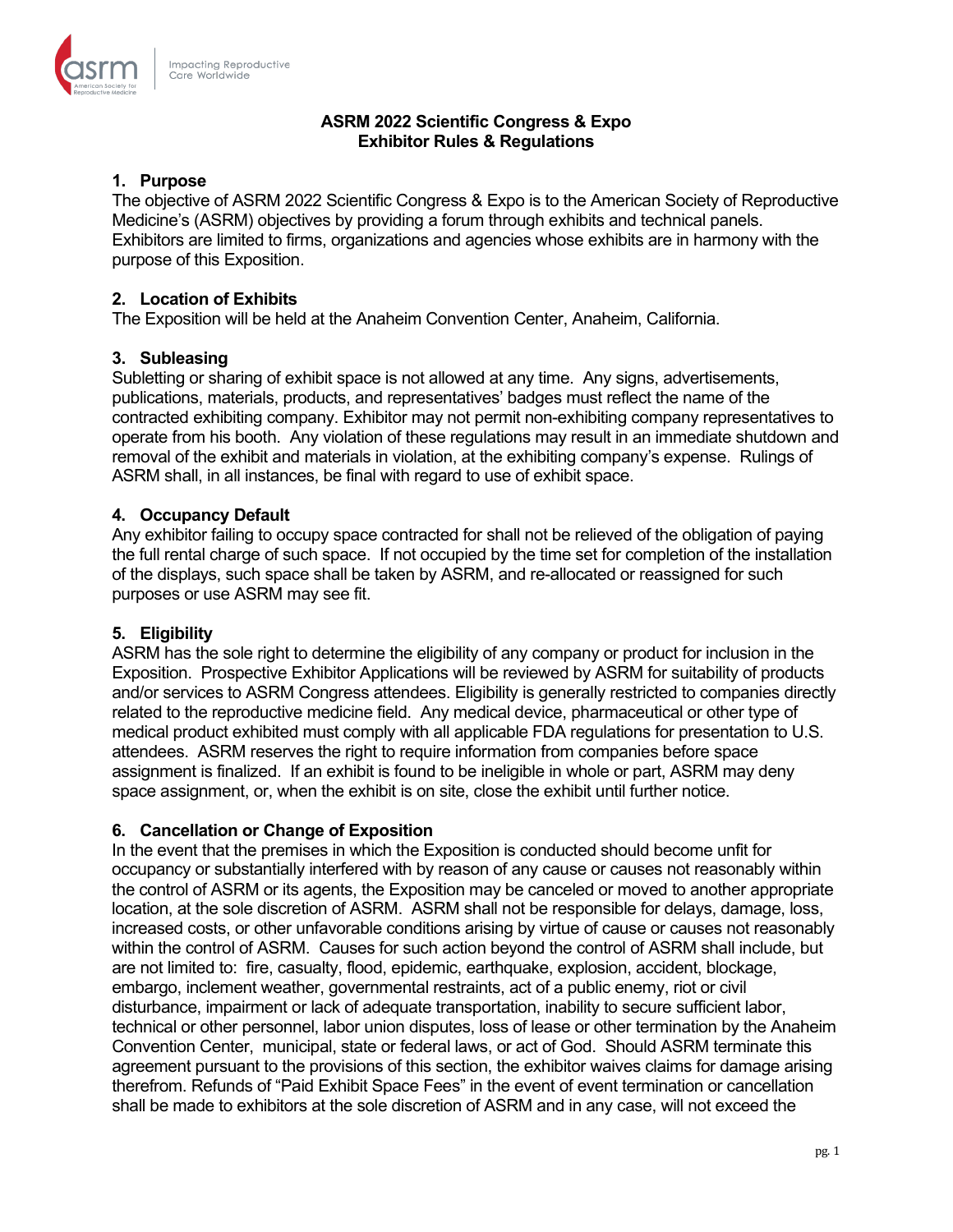

amount of each exhibitor's paid exhibit space fee less any pro rata adjustments based on nonreimbursable direct and/or indirect event costs or financial obligations incurred by ASRM through the date of exhibitors' notification of event termination or cancellation or through the completion of event termination or cancellation processes, whichever is later.

# **7. Cancellation by Exhibitor**

In the event of cancellation by an exhibitor, all contracted items including but not limited to exhibit space, support opportunities, meeting rooms, Expo Theater presentations, etc. are subject to the terms below:

- Through December 13, 2021, 0% of total exhibit space fee
- December 14, 2021 through June 16, 2022, 50% of total exhibit space fee
- After June 16, 2022, 100% of total exhibit space fee

ASRM must receive written notification of the cancellation. Date cancellation notice is received by ASRM will determine above assessment charges. In the event of either a full or partial cancellation of space by an exhibitor, ASRM reserves the right to reassign canceled booth space, regardless of the cancellation assessment. Subsequent reassignment of canceled space does not relieve the canceling exhibitor of the obligation to pay the cancellation assessment. Appropriate payment must be received within 15 days of cancellation.

Exhibitors must inform ASRM Exposition Management in writing of booth downsizing. ASRM shall have sole discretion to use downsized booth space, including reselling the space, without any rebate or refund. ASRM reserves the right to reassign booth space due to downsizing.

In addition to the above cancellation penalties, should you cancel within 60 days prior to the first move-in day you may be assessed fees incurred by ASRM to cover the booth area and convert it to a lounge area. Cancellation of exhibit space includes cancellation of registration allotted with exhibit space. Note that any exhibiting company that cancels exhibit space BEFORE it has made full payment is liable for full payment of the original cost of the total exhibit space less any applicable refunds as explained herein.

### **8. Payment**

All exhibit space, support opportunities, advertising and marketing opportunities, exhibitor directory listings, etc. must be paid in full prior to move-in. Exhibitors with outstanding balances will not be permitted to access to the exhibit halls, or freight docks or begin the installation of their exhibits. Badges will also be withheld until full payment has been received.

Payment Policy:

- 50 percent deposit payment due:
	- $\circ$  December 14, 2021...50% due for applications submitted prior to December 14, 2021
	- $\circ$  December 14, 2021 June 16, 2022...50% due with application
- 100 percent payment due after June 16, 2022

ASRM requires payment 100% payment after June 16, 2022. Failure to make payments does not release the contracted or financial obligation of Exhibitor.

### **9. Limitation of Liability**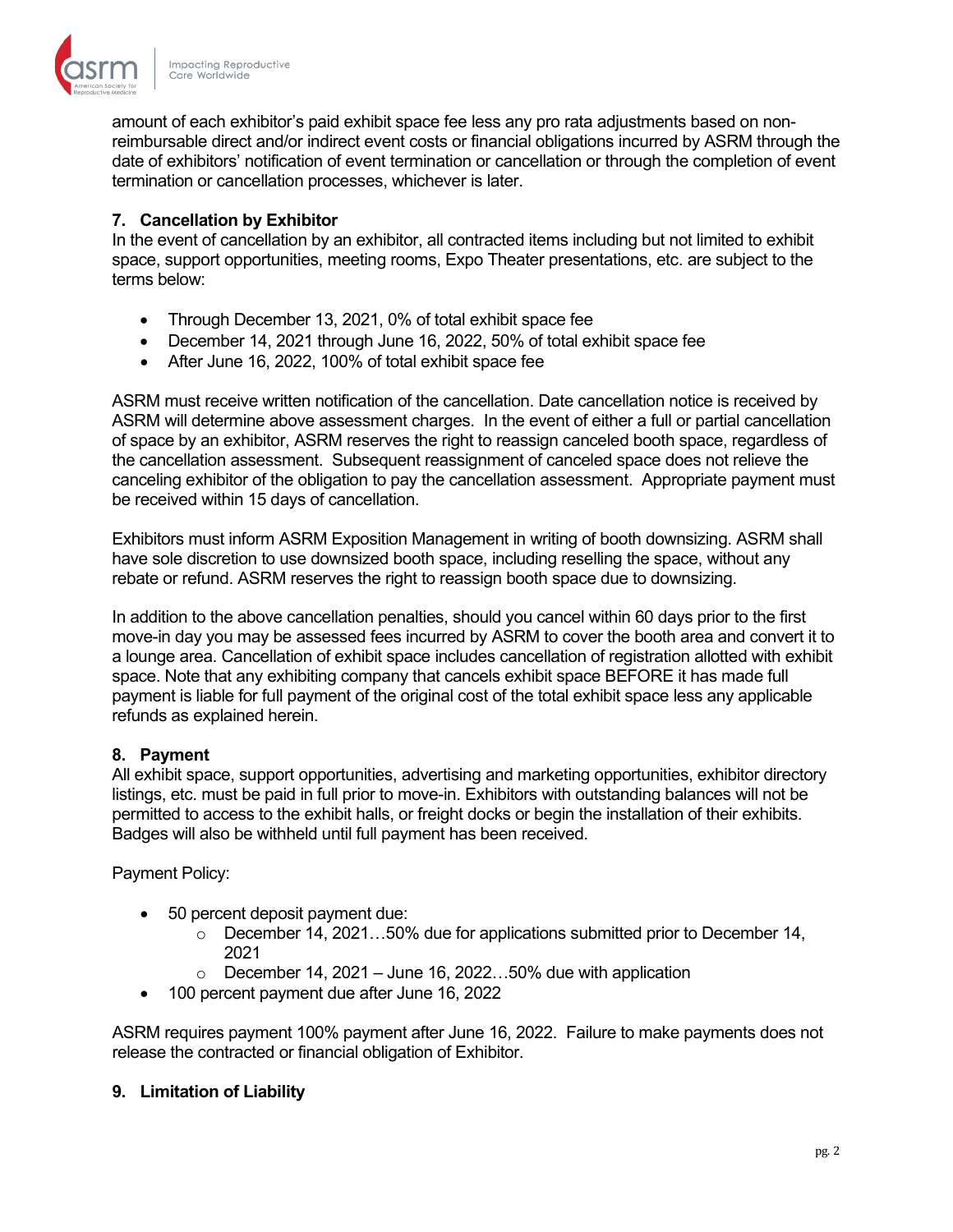

Exhibitor agrees to make no claim for any reason whatsoever against ASRM, its employees, agents, or representatives for loss, theft, damage, or destruction of goods; nor for any injury, including death, to himself, employees, agents or representatives; nor for any damage of any nature, including damage to his business for failure to provide exhibit space; nor for failure to hold the Exposition as scheduled; nor for any action or omission of ASRM. The exhibitor is solely responsible for his own exhibition material and products and should insure exhibit and products from loss or damage from any cause whatsoever. It is understood all property of an exhibitor is in his care, custody, and control in transit to, or from, or within the confines of the exhibit hall. ASRM shall bear no responsibility for the safety of the exhibitor, its personnel, employees, agents or representatives or personal property.

### **10. Exhibitor Insurance**

The exhibitor shall, at its sole cost and expense, procure and maintain through the term of this contract, comprehensive general liability insurance against claims for bodily injury or death and property damage occurring in or upon or resulting from the premises leased. Such insurance shall include contractual liability and product liability coverage, with combined single limits of liability of not less than minimum \$1,000,000 per occurrence/\$2,000,000 aggregate coverage. Such insurance shall name the ASRM, SPARGO, Inc., Anaheim Convention Center and Freeman as an additional insured. During the term hereof, the exhibitor shall maintain Workers' Compensation and Occupational Disease insurance in full compliance with all federal and state laws, covering all of exhibitor's employees engaged in the performance of any work for exhibitor. All property of the exhibitor is understood to remain under its custody and control in transit to and from the confines of the hall. Proof of such insurance, including a Certificate of Insurance, shall be provided to SPARGO, Inc. (ASRM Exposition Management) or its agent or representative as soon as practical but in no event more than three (3) calendar days after request, time being of the essence. Failure to remit such proof shall be a material breach of this agreement.

### **11. Union Labor**

Exhibitor shall employ only union labor, as made available by official contractors in the setting up and dismantling of the exhibits and in the operations when required by union agreements. Exhibitors planning to build special displays should employ union display companies in their fabrication, carpentry and electrical work.

### **12. Exhibitor Appointed Contractors (EAC)**

Exhibitors not using Freeman, the official General Services Contractor, for general booth labor must notify ASRM Exposition Management of all EAC services 60 days prior to the first day of installation. Official Notification of Intent to use an EAC forms will be in the Exhibitor Service Manual. All EAC's are required to provide a Certificate of Insurance and shall include general liability and workers compensation liability coverage, with combined single limits of liability of not less than minimum \$1,000,000 per occurrence/\$2,000,000 aggregate coverage. Such insurance shall name the American Society for Reproductive Medicine, SPARGO, Inc., the Anaheim Convention Center and Freeman as an additional insured. The Certificate of Insurance should also contain the name of the company service is being provided to and the booth number.

EACs must abide by all state and federal regulations. As well as abide by Freeman rules and onsite guidelines for the use of staging spaces for equipment and personnel service desks. ASRM shall have authority to remove and EAC from any staging areas that are not inside its exhibitors leased booth space.

EACs may not solicit business in the exhibit hall at any time. The exhibiting company is responsible for the actions of its EAC and all of the exhibitor rules apply to this sub-contractor for the exhibitor.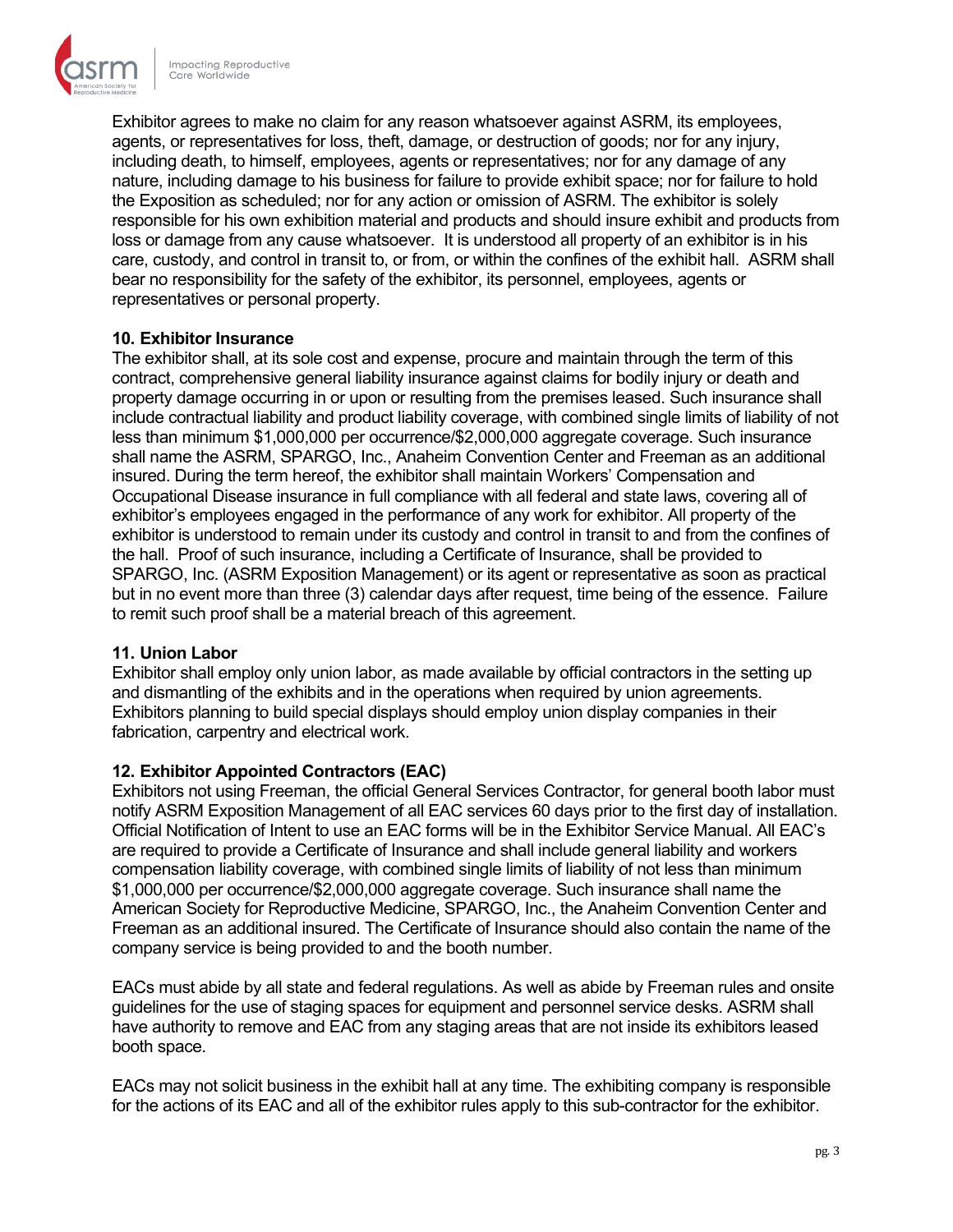

The exhibiting company is fully responsible for coordination of the EAC. EACs and their workers are not permitted to wear ASRM Exhibitor Badges. ASRM reserves the right to prohibit EAC participation at the ASRM Scientific Congress and Expo.

If the documentation described above is not delivered to SPARGO, Inc. by the deadline, or is incomplete or inaccurately executed, the non-official contractor will be denied access to the exhibit hall.

# **13. Installing, Exhibiting, Dismantling**

Hours and dates for installing, exhibiting, and dismantling shall be those specified by ASRM. Exhibitor shall be liable for all storage and handling charges resulting from failure to remove exhibit material from the Exposition before the specified conclusion of the dismantling period set by ASRM.

In the event that an exhibiting company has not arrived on the exhibit floor by 3:00 p.m. on the last day of move-in and has not been granted pre-approval for late set-up, ASRM reserves the right to use this vacant space as it sees fit, with no obligation to issue a refund. Any exhibit materials, either in the vacant booth or on the loading dock, for that exhibit space, will be placed into storage at the exhibitor's expense. The exhibitor is responsible for all fees associated with removing freight from storage. Substitute booth space will ab made available at the discretion of ASRM.

Dismantling and packing of exhibits will not be permitted before the exhibits officially close. Failure to comply with this regulation will result int the forfeiture of priority points earned at the Congress. All exhibits must be completely dismantled and packed, all appropriate shipping paperwork filed at the Exhibitor Service Desk and carriers checked in by 2:00 p.m. the last day of move-out. It is the exhibitor's responsibility to arrange for exhibit material shipment, installation, dismantle and return shipment. Any exhibition materials/freight left on the exhibit floor without proper documentation at 2:00 p.m. on the last day of move-out will be shipped via Freeman Transportation at the exhibitor's expense.

### **14. Damage to Property**

Exhibitor is liable for any damage caused by exhibitor, exhibitor's agents, employees or representatives to building floors, walls, or columns, or to standard booth equipment, or to other exhibitor's property. Exhibitor may not apply paint, lacquer, adhesive or other coatings to building columns, floors or walls, or to standard booth equipment.

### **15. Floor Loading**

Under no circumstances may the weight of any equipment or exhibit material exceed the specified floor load limit of the exhibit hall. Exhibitor accepts full and sole responsibility for injury or damage to property or persons resulting from failure, knowingly or otherwise, to distribute the exhibit material and products in conformity with the maximum floor load specifications.

### **16. Food and Beverage**

All food and beverage must be procured through Aramark, the exclusive caterer of the Anaheim Convention Center. The dispensing, distribution or use of alcoholic beverages in the exhibit hall is prohibited without the express prior approval of ASRM Exposition Management. Please note; the distribution of popcorn in the exhibit hall is not permitted.

### **17. Porter Service**

To maintain a clean and organized exhibit hall, exhibitors who will be distributing giveaways and providing food and beverage/hospitality in their booth must order porter service through Freeman. Porter service includes monitoring the exhibit booth to empty wastebaskets and collect empty boxes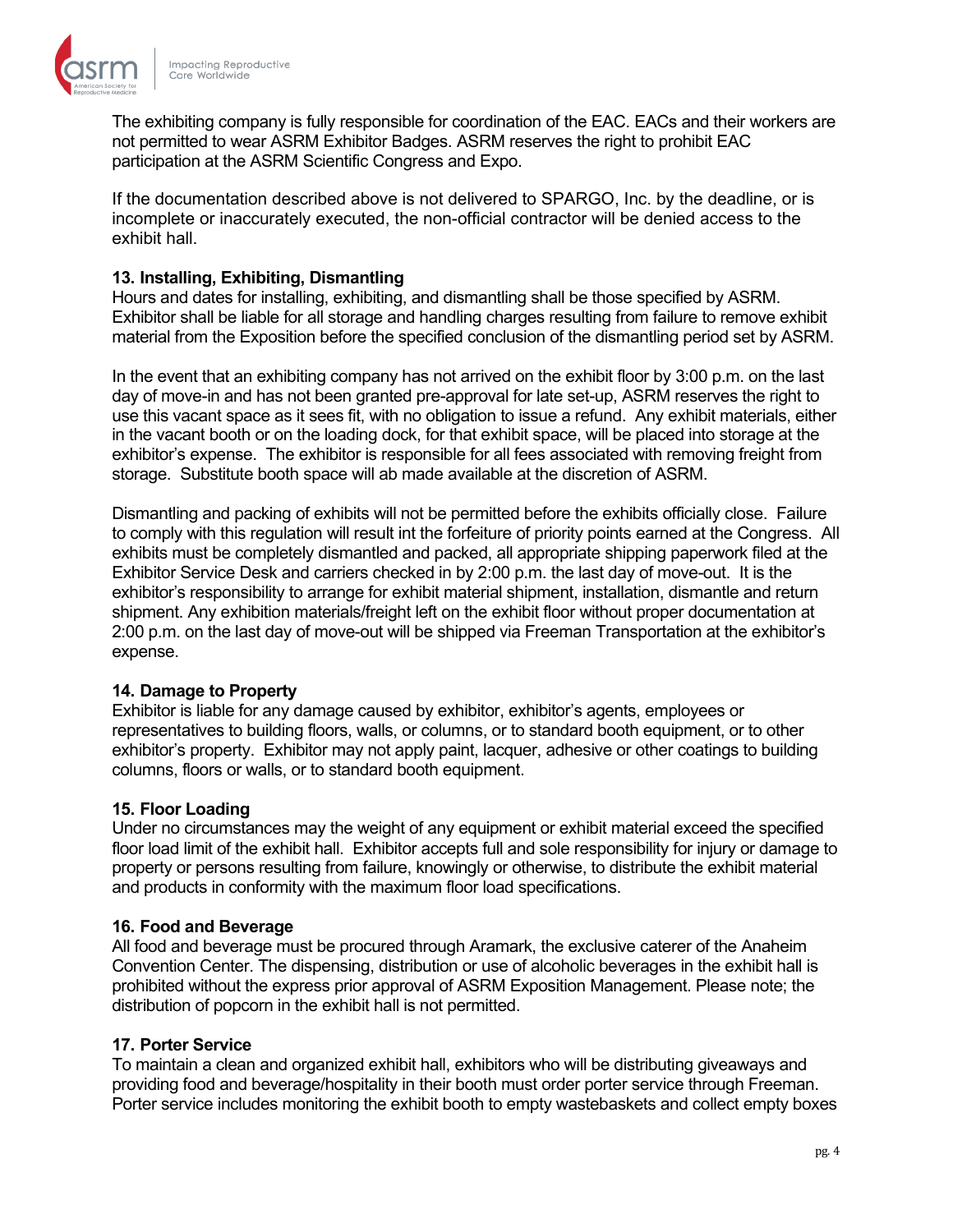

during show hours. Standard wastebasket emptying does not include removal of empty boxes. Empty boxes may not be placed in the exhibit hall aisles, behind or adjacent to columns, or in trashcans in the exhibit hall during show hours. If an exhibitor does not properly handle empty boxes, Freeman will remove the boxes at the exhibitor's expense.

## **18. Fire Regulations**

All participating organizations and their personnel must comply with local, state and federal fire regulations. All decorating materials, furniture, signs, and equipment must meet local, city, and state fire and public safety regulations. In accordance with the city fire marshal, no empty crates or boxes may be stored in the exhibit area, under draped tables or behind the pipe and drape. ASRM requires that any exhibitor using or generating hazardous waste or potentially dangerous materials must receive the written permission of ASRM Exposition Management and the convention center prior to opening the exhibition. The exhibitor is responsible for arranging for proper disposal of any approved hazardous material/waste. Hazardous waste is considered to be any liquid, material or substance that may cause fire, injury or make the air unsafe to breathe. The following are prohibited:

- Flammable liquids
- Combustibles
- Hazardous material/waste and equipment
- Cooking devices (e.g. microwaves, hot plates, radiant ovens, etc.)
- Anything producing an open flame.
- Flying objects to include Drones
- Helium filled balloons are not allowed in the exhibit hall.
- Portable space heaters
- Smoking and/or Vaping

### **19. Convention Center Rules and Regulations**

Exhibitor compliance with Anaheim Convention Center [Rules and Regulations](https://mvdataappstorageuscaprod.blob.core.windows.net/medialibrary-a80c98259b534b80bff562b70586bb6f/92327a1267034b67b7ad6cdb581e3d99/4c1bdb79a4ac4921a40ec4a138d2a72b/Original/Policies,%20Rules%20&%20Regulations.pdf?sv=2017-04-17&sr=b&si=201904101623&sig=Maa%2FILG8FdRB98%2BK9CQXehMwvWOhUPuC0GTDYnC0CpU%3D&st=0515-12-17T20%3A44%3A11Z&se=2031-10-06T01%3A51%3A37Z&rsct=application%2Fpdf&rscd=inline) is mandatory.

### **20. Exhibit Photography/Recordings/Broadcasts**

No pictorial, visual or audio recording, or broadcasting of any type shall be made in the convention center or any other locations of ASRM scientific sessions without the prior written approval of ASRM Exposition Management and the convention center. Photography and or video recording in the exhibit hall is prohibited. Photographing another exhibitor's booth is strictly prohibited.

### **21. Gifts/Giveaways/Contests/Drawings**

Contests and drawings must be open to all attendees and must be conducted in a professional manner. All Giveaways must be approved in advance by ASRM Exposition Management. An approval form for giveaway items will be available in the Exhibitor Service Manual. Exhibiting companies that interact with physicians and other healthcare professionals during the ASRM 2022 Scientific Congress & Expo are asked to review the codes of ethics developed by PhRMA and AdvaMed as well as the Physician Payment Sunshine Act. Ethical practices and industry conduct can differ among companies. It is the responsibility of each company to decide what types of activities are appropriate as they relate to sales and promotional events.

### **22. Noise, Odors and Inappropriate Items**

Noisy or obstructive work will not be permitted during open hours of the Exposition, nor will noisily operating displays, nor exhibits producing objectionable odors. At no time should music or videos be played at a level that interferes with a neighboring booth's exhibiting activities. Music, videos, or posters/pictures containing explicit or vulgar language or acts are strictly prohibited. ASRM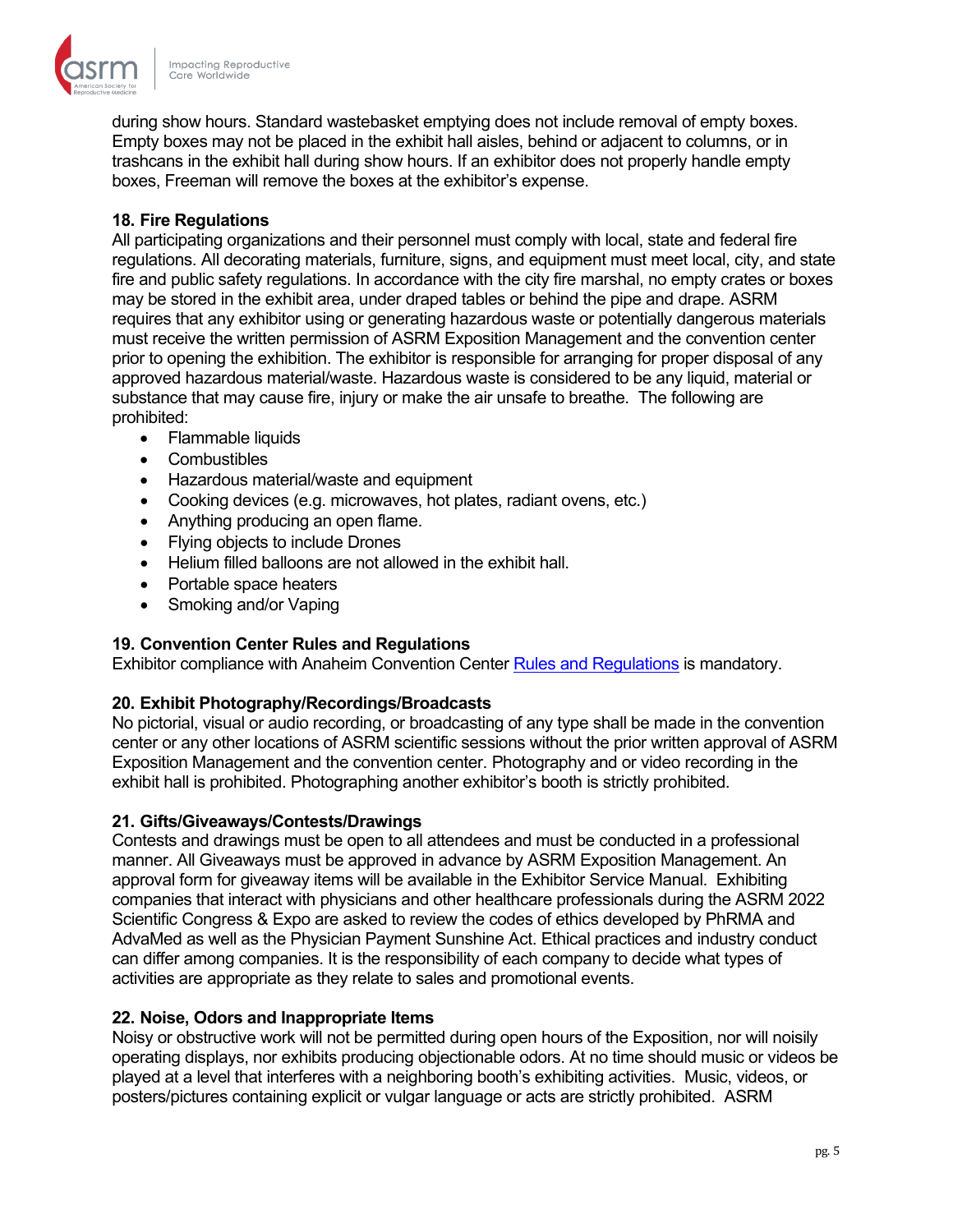

Exposition Management shall have sole discretion in determining what is noisy, obstructive or objectionable.

### **23. Music**

Any exhibitor using music must ensure that licensing fees have been paid to the appropriate agency, i.e., ASCAP or BMI. ASRM is not responsible for any licensing fees for music played in exhibitor's booth.

#### **24. Presentation/Demonstrations**

Product presentations and demonstrations may occur within the booth space. Exhibitors shall be responsible for the safety of all individuals participating in or viewing these activities. ASRM assumes no responsibility to monitor these activities but reserves the right to order changes or additional safety precautions or suspend any in booth activity if the activity is deemed unsafe, a disruption to neighboring booths or not in keeping with the professional nature of the Congress or violates ASRM policy. Any demonstration or activity that results in excessive obstruction of aisles or prevents ready access to nearby exhibitor's booth shall be discontinued. Exhibitors providing demonstrations must account for spectators in their booth design as attendees cannot block or line up in aisles.

#### **25. Attendance**

Admission policies shall remain, at all times, the prerogative of ASRM, and may be revised or amended to suit unforeseen conditions.

#### **26. Exhibit Floor Age Restriction**

No one under the age of 16 is allowed in the exhibit hall/poster area at any time, including move-in and move-out. Only infants in arms are allowed during official exhibit/poster hours. No strollers will be permitted. Minors must be accompanied by an adult.

#### **27. Booth Personnel**

Exhibitor representatives are restricted to personnel engaged in the display, demonstration, application or sale of the company's product or services. Exhibiting companies are allocated four complimentary exhibitor badges per 100 square feet of contracted exhibit space. Booth personnel shall wear "exhibitor" badge identification furnished by ASRM at all times while they are in the exhibit area. All other employees and representatives of the exhibiting companies must register as Show Attendees. ASRM reserves the right to restrict or limit the number of booth representatives. All exhibits must have personnel present during show hours.

#### **28. Height and Non-Blocking Regulations**

All exhibit display construction design must conform to the regulations set forth in the "Display Rules and Regulations," a copy of which is supplied to each exhibitor by ASRM Exposition Management. "Display Rules and Regulations" provides details as to what is allowed for exhibitor's booth so as to enable use of the space without detriment to neighboring exhibitors or the Exposition.

#### **29. Electrical Safety**

All wiring on booths or display fixtures must meet underwriters' rules and standard fire department inspection. This applies to booth construction only and not to pre-wired radio and electronic equipment.

#### **30. Use of Space**

Displays and demonstrations are limited to the confines of an exhibitor's own booth, as is the distribution of literature or other items.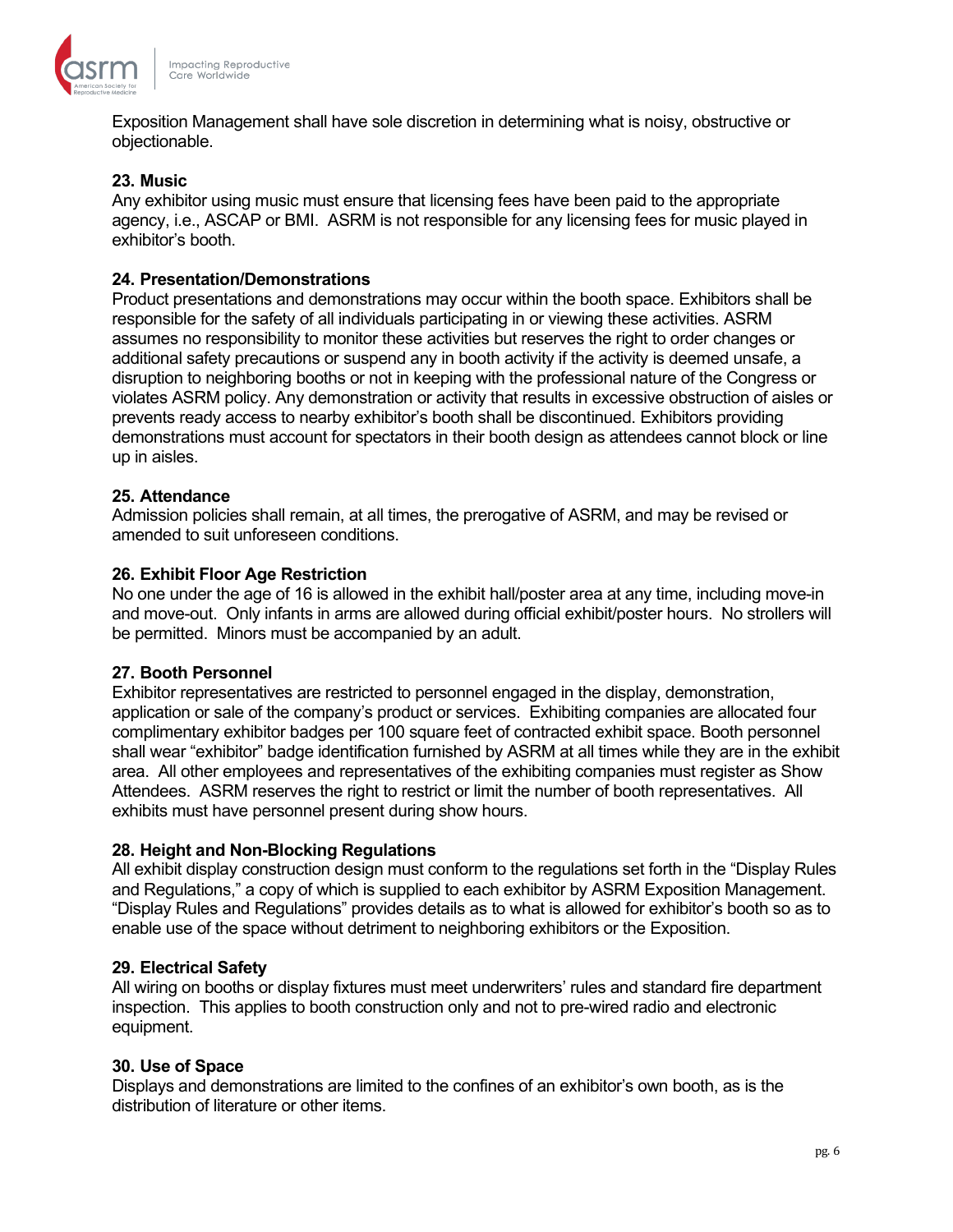

# **31. Marketing of Products and Services**

No company or its representatives may display, demonstrate or distribute their products and/or services in any location other than their contracted exhibit space. Displaying promotional materials, and/or the solicitation of orders outside of your exhibit space is strictly prohibited. These rules apply to all organizations, their vendors, contractors, staff and agents in attendance at the ASRM 2022 Scientific Congress & Expo. Exhibitors who have been approved to host an industry-supported event or who are participating in the Door Drop Bag program or other ASRM marketing programs may use these vehicles to promote their products/services that have been approved for display by ASRM.

# **32. Display**

ASRM shall have full authority for approval or arrangement and appearance of items displayed. ASRM may, at its discretion, require replacement, rearrangement, or redecoration of any item or any booth, and no liability shall attach to ASRM for the costs that may evolve upon exhibitor thereby. Exhibitors with special backgrounds or side dividers must make certain that such material is furnished in such a manner as to not be unsightly to exhibitors in adjoining booths. If such surfaces remain unfinished at 3:00 p.m. the last day of move-in, ASRM shall authorize the official decorator to affect the necessary finish and the exhibitor must pay all charges involved thereby.

ASRM has adopted guidelines for booth construction as suggested by the International Association of Exhibitions and Events (IAEE) and Healthcare Conventions & Exhibitors Association (HCEA). When designing your booth, please keep in mind the following overall regulations:

- No exhibit may include, or overflow into, an aisle or a booth occupied by another organization. This includes truss and lighting.
- No two-story booths will be allowed.
- No false ceilings will be allowed.
- No balloons are allowed in the convention center.
- A 50% see-through effect on the portion of the booth from the floor up to a minimum of eight feet (8') in height is required on all island booths.

In-line, Corners and Perimeter Exhibit Space:

- In-line booths have one side exposed to an aisle and are generally arranged in a series along a straight line.
- The back wall height of an in-line booth may not exceed eight feet (8') including signs or lighting and no booth may display an item or feature that exceeds 8' in height.
- Booth display items or features over four feet (4') in height must be placed no closer than five feet (5') to the aisle.
- No exhibit materials in the front five feet (5') portion of the booth may exceed the height of 4' to maintain clear visibility from one booth into the next.
- Signs or any exhibit material hanging above in-line booths is prohibited.
- A corner booth is an in-line booth exposed to aisles on two sides and are subject to the same rules as in-line booths.
- Perimeter booths are subject to the same rules as in-line booths except the back wall height of the booth may not exceed twelve feet (12').

Note: When three or more in-line booths are used in combination as a single exhibit booth, the four foot (4') height limitation is applied only to that portion of the exhibit booth which is ten (10') from an adjoining booth.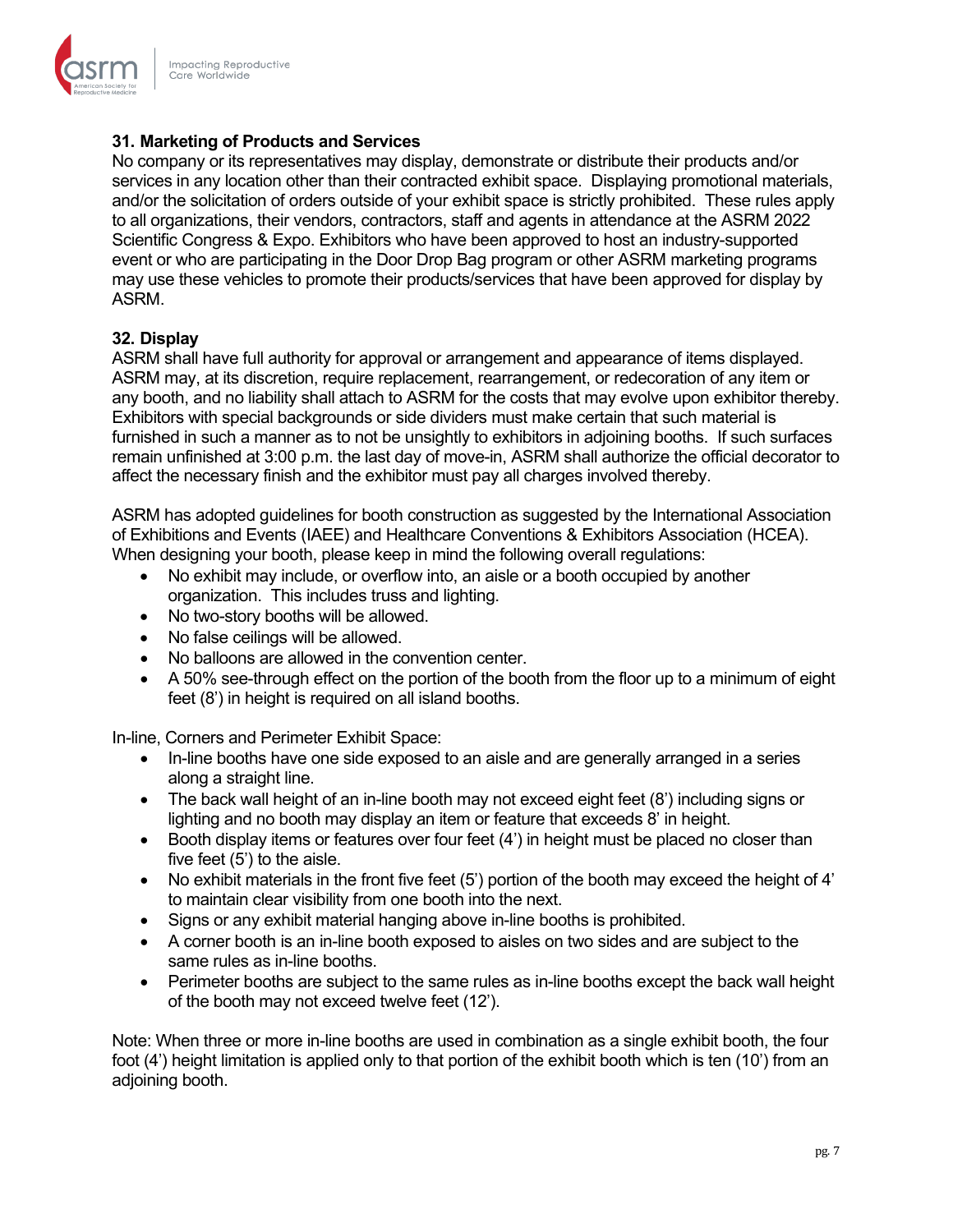

## Island Booths:

Island booths are 20'x20' or 400 square feet or larger and have aisles on all four sides of the exhibit space.

- The maximum height of an island booth is sixteen feet (16').
- A 50% see-through effect on the portion of the booth from the floor up to a minimum of eight feet (8') in height is required. Compliance will be determined from a minimum of two angles.
- Full use of the floor area with the island is permitted; however, no part of the exhibit, demonstrations, or exhibitor activities may extend outside the boundaries of the contracted booth space.
- Exhibitors that have scheduled activities that will draw crowds in their booths must make available (in contracted exhibit space) adequate room for lines.
- Island booths are permitted to hang signs from the ceiling as long as they do not exceed twenty feet (20') in height.
- Renderings of island booths must be submitted through the Exhibitor Resource Center for approval. If renderings are not submitted, ASRM Exposition Management reserves the right to prohibit construction of the exhibit. In this circumstance ASRM is under no obligation to provide a refund or any other type of restitution.
- Renderings should include vehicle staging, any audio-visual systems, enclosed spaces. hanging signs, rigging components and must be to scale. If there are any changes to the design after approval is granted a new rendering must be submitted for approval.
- Island booths are subject to onsite inspection and any required modifications must be made prior to the exhibit hall opening and will be at the expense of the exhibitor.

# **33. Carpet/Approved Floor Covering**

To improve the appearance of the exhibit hall, carpet is required in all booth spaces and is to be provided at the exhibitor's expense. ASRM Exposition Management will have carpet installed, at the exhibitor's expense, in exhibit spaces that do not have carpet installed by 3:00 p.m. on the last day of move-in.

# **34. Retail Sales/ Distribution of Products**

Retail sales of exhibitor goods must be requested and approved in writing by ASRM Exposition Management. Exhibitors engaged in ASRM-approved retail sales are responsible for all appropriate licenses and permits and submission of sales reports and sales taxes to the City of Portland. Failure to have retail sales activity pre-approved by ASRM Exposition Management will result in the closing of the exhibit by ASRM Exposition Management and forfeiture of all exhibit fees.

Exhibitor may engage in active selling and/or take orders for products and services only within its own exhibit space, however, in keeping with the educational character of the Congress, products and services for which orders are taken must be delivered by the exhibitors to the purchaser at the close of the Congress and not during the Congress. Alternate arrangements must be made for delivery or distribution of goods sold. Exceptions to this regulation must be request in writing to ASRM Exposition Management at [asrmexhibits@spargoinc.com.](mailto:asrmexhibits@spargoinc.com) An exhibitor found in violation will be excluded from the 2023 Expo.

### **35. Use of ASRM Name and Logo**

The ASRM name, logo and/or other identifying marks of the American Society of Reproductive Medicine may not be used in advertising or promotion in any media- before, during or after the Congress. The ASRM 2022 Scientific Congress & Expo logo may not be used in signs, advertising or promotion in any media.